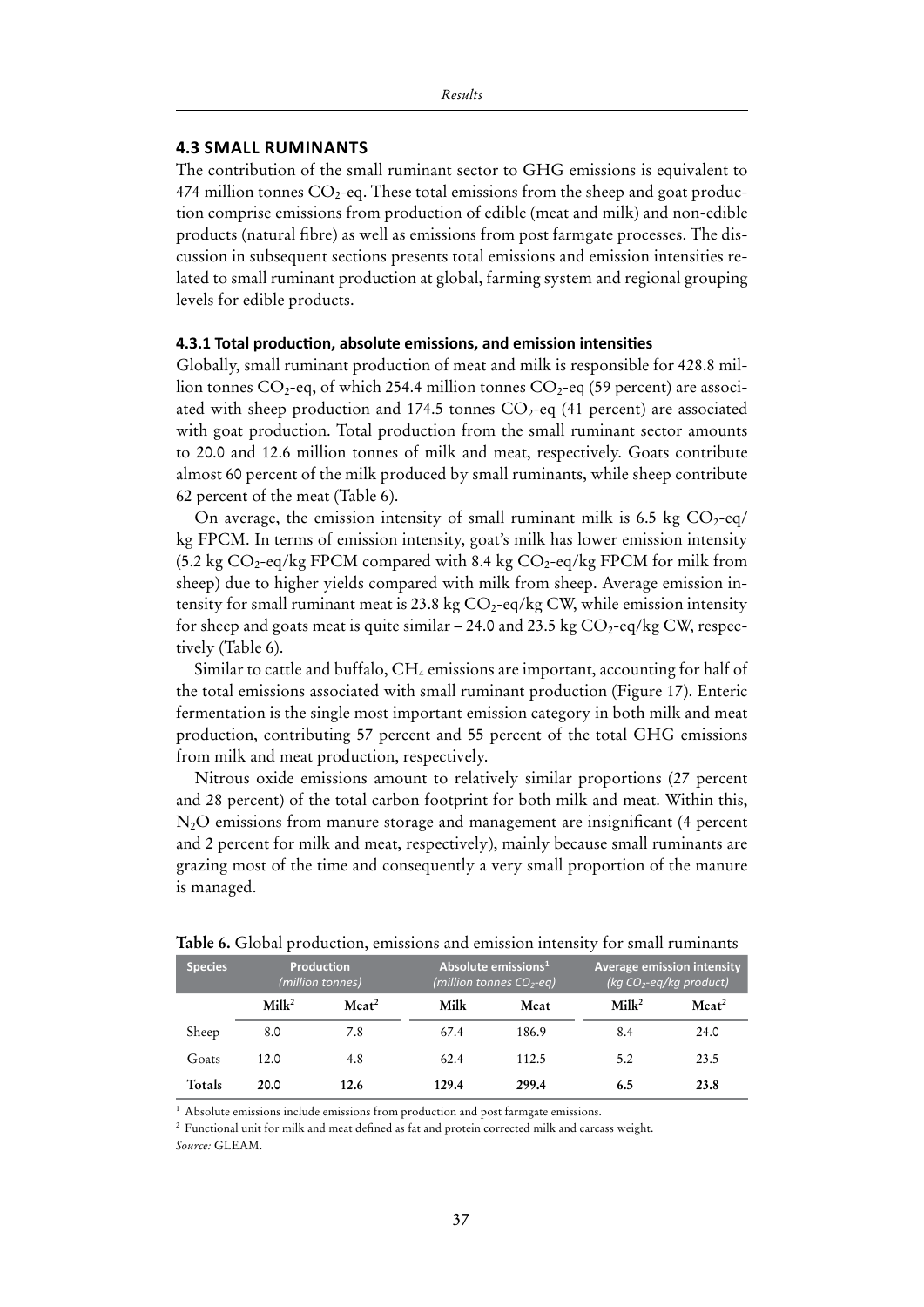## **Figure 17.**

Relative contribution of different processes to GHG emission profile of small ruminant milk and meat



Within the emissions profile, CH<sub>4</sub> from manure management is unimportant because virtually all manure is either deposited on pasture or managed in dry systems such as drylots and solid storage systems (see Table B19, Appendix B). Emissions associated with feed production comprising both  $N_2O$  (mainly from manure) and  $CO<sub>2</sub>$  emissions amount to 35 percent of the total emissions. Carbon dioxide emissions from on-farm energy use and embedded energy as well as post farmgate activities make a relatively small contribution towards the overall carbon footprint.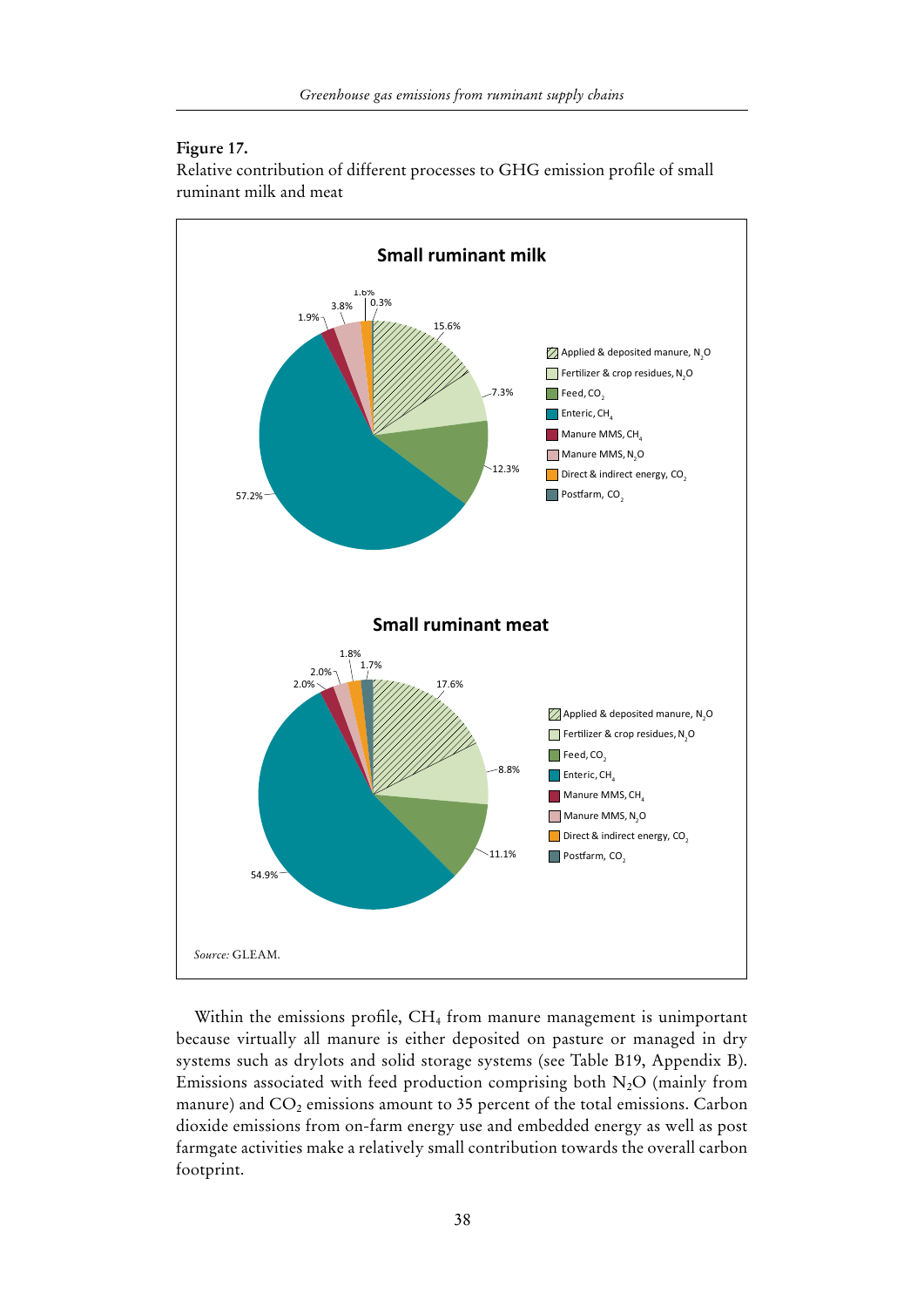#### **4.3.2 Emissions by production system and agro-ecological zone**

Emission intensity for milk is higher in grazing systems with an average of 7.6 kg  $CO_2$ -eq/kg FPCM compared with 6.6 kg  $CO_2$ -eq/kg FPCM in mixed farming systems (Figure 18). A similar trend is found for small ruminant meat; average emission intensity per kg CW is 24.0 and 23.2 kg  $CO_2$ -eq/kg CW in grazing and mixed systems, respectively (Figure 19).

In small ruminant milk production in grazing systems, emissions intensity is highest in temperate zones, a trend which contrasts with the emission intensity trends for dairy cattle (see Figure 7). The higher emission intensity for small ruminant milk in grazing temperate zones is explained by a combination of factors: (i) total emissions are dominated by emissions from the temperate areas in regions such as Asia and Africa, where production conditions are poor for the most part; (ii) sheep milk production dominates small ruminant milk in the temperate zones, however milk yields from sheep are much lower compared with goats; and (iii) goats milk, which is characterized by higher yields per animal, mainly occurs in the arid areas.

On the other hand, for small ruminant meat there is no systematic trend across production systems; in grazing systems, highest emission intensity is found in temperate zones, while in mixed systems, meat produced in the arid zones has the highest emission intensity.

The difference in emission intensity of small ruminant meat is explained by a combination of factors: (i) high emission intensity in grazing temperate areas is related to the fact that in temperate zones small ruminants, particularly sheep, are reared for mainly for meat and therefore the carcass bears the whole burden of emissions; (ii) temperate grazing areas are also characterized by low yields, which are closely related to poor production conditions and low feed digestibility, hence the high emission intensity.

Figure 19, however, masks much of the variation that can be found within similar production systems and climatic conditions. Disaggregated emission intensity at production system level show temperate zones in grassland-based systems with highest emission intensity, about 27.5 kg  $CO_2$ -eq/kg CW. However, regions such as Oceania and W. Europe show a contrasting trend, with lowest emission intensities within this production system and AEZ typology (13.7 and 19.8 kg  $CO_2$ -eq/kg CW, respectively) as a result of their efficient production systems. Within temperate grassland-based systems, the predominance of other regions such as East & Southeast Asia, NENA and Latin America & Caribbean drive the emission intensities of the system. These high emissions are largely related to poor quality feed, poor performance of animals, and slower growth rates.

Methane emissions from enteric fermentation dominate the emission profile in both systems and across all three AEZs. Nitrous oxide emissions associated with feed production are relatively higher for grassland-based systems and this arises from the deposition of manure on pasture.

The high CH4 emissions from manure management in the mixed farming systems relative to grazing systems indicate the management of manure in systems other than pasture-based systems.

CO2 emissions related to feed production, transport and processing are important in the temperate areas in both systems, accounting for 12 percent and 19 percent, respectively, and 12 percent and 14 percent, respectively, of the average carbon footprint of small ruminant milk and meat produced in grazing and mixed temperate zones.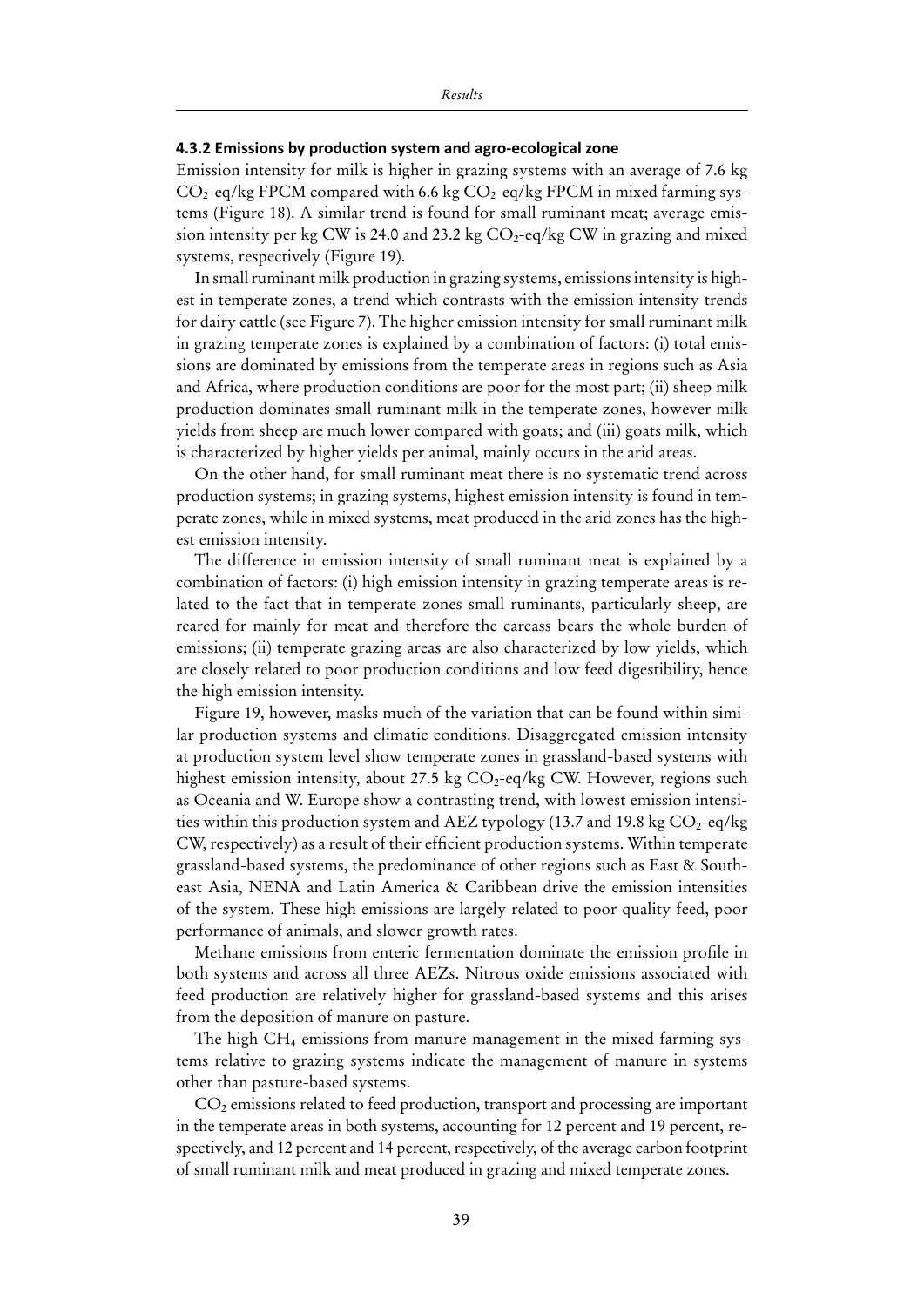# **Figure 18.**

Emission intensities for small ruminant milk by production system and agro-ecological zone1

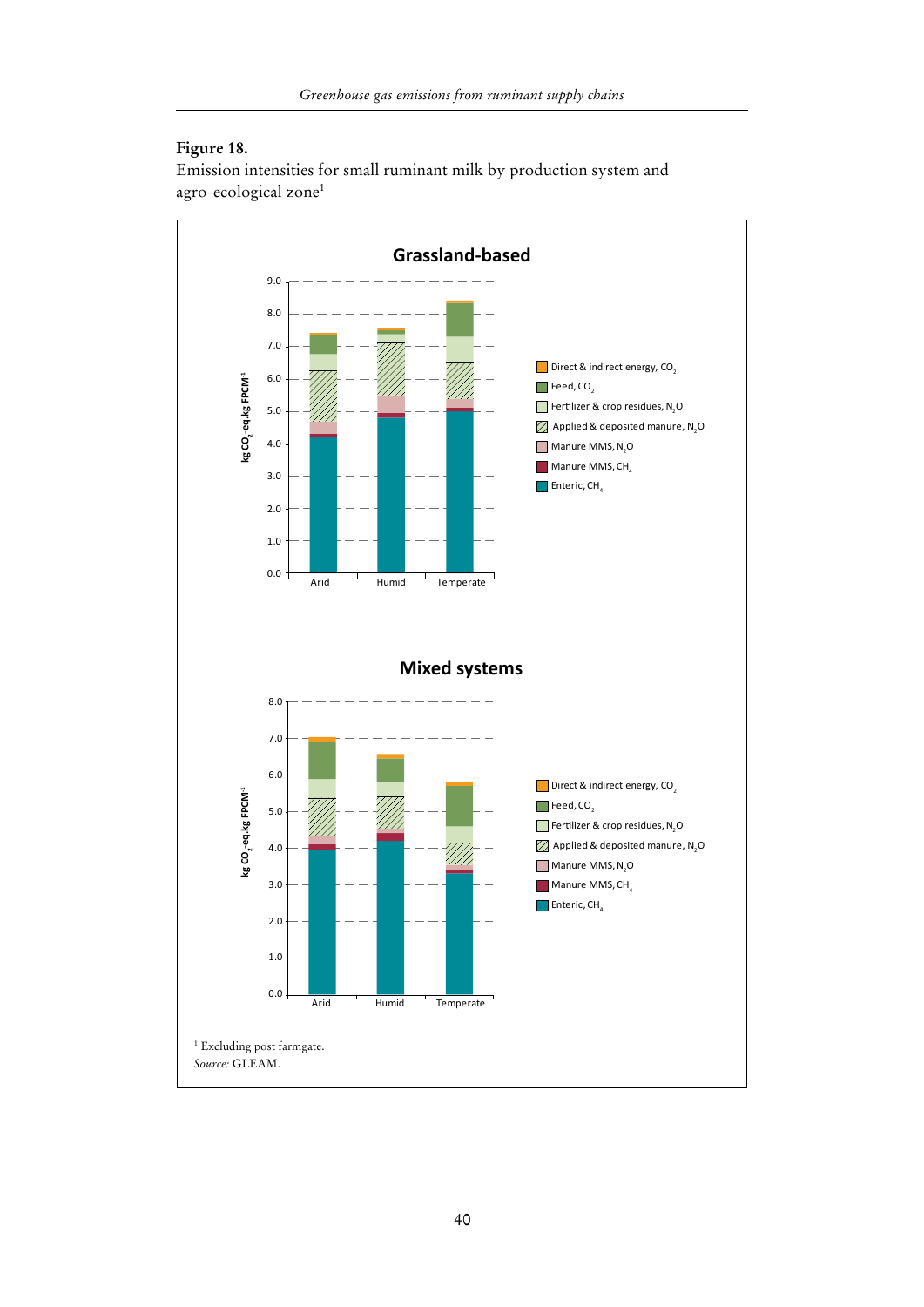# **Figure 19.**

Emission intensities for small ruminant meat by production system and agro-ecological zone1

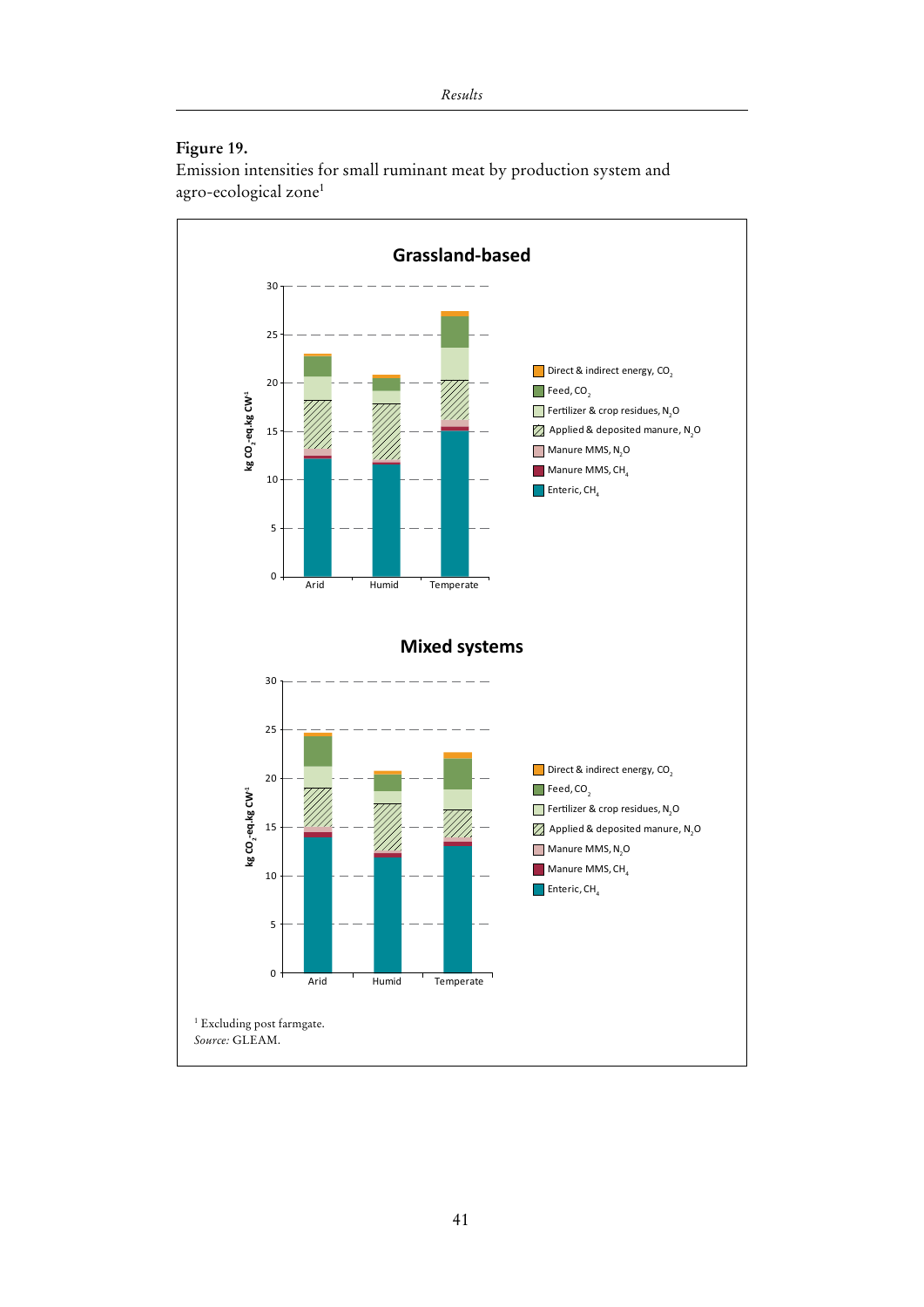### **Figure 20a.**

Regional contribution to global small ruminant milk production<sup>1</sup>



### **4.3.3 Regional production, emissions and emission intensities**

The production of small ruminant milk and meat is largely concentrated in developing regions. Figures 20a and 20b illustrate this trend; with the exception of small ruminant milk production in Western Europe and lamb and mutton production in Oceania and Western Europe, small ruminant production is generally more important in developing world regions.

Small ruminants produce not only edible products; other important co-products include natural fibre such as wool, cashmere and mohair. As mentioned in Section 3.6 of this report, we have applied an economic value allocation to partition total GHG emissions between the edible products (meat and milk) and non-edible products (natural fibre). Figure 21 illustrates the impact of allocation to co-products.

Figure 21 illustrates those regions where the natural fibre production is important and has a high economic value compared with edible products, such as North America, Latin America & Caribbean, Oceania, and East & Southeast Asia. In the other regions, natural fibre production is generally not profitable and of low economic value.

At a regional level, emission intensity for small ruminant milk ranges from 4.7 kg  $CO_2$ -eq/kg FPCM in Western and Eastern Europe to almost 8.9 kg  $CO_2$ -eq/ kg FPCM in East & Southeast Asia. Emissions in NENA, sub-Saharan Africa and South Asia are 8.7, 6.9, and 4.9 kg  $CO_2$ -eq/kg FPCM, respectively (Figure 22a). Within the developing regions, South Asia has the lowest emissions explained by high milk productivity. Overall, across the regions, goats milk tends to have lower emission intensity mainly because of the higher productivity compared with sheep.

Methane from enteric fermentation is the dominant source of emissions in developing regions, ranging from 60 percent of the GHG emissions profile in South Asia to 69 percent in sub-Saharan Africa. For developing regions,  $N_2O$  emission related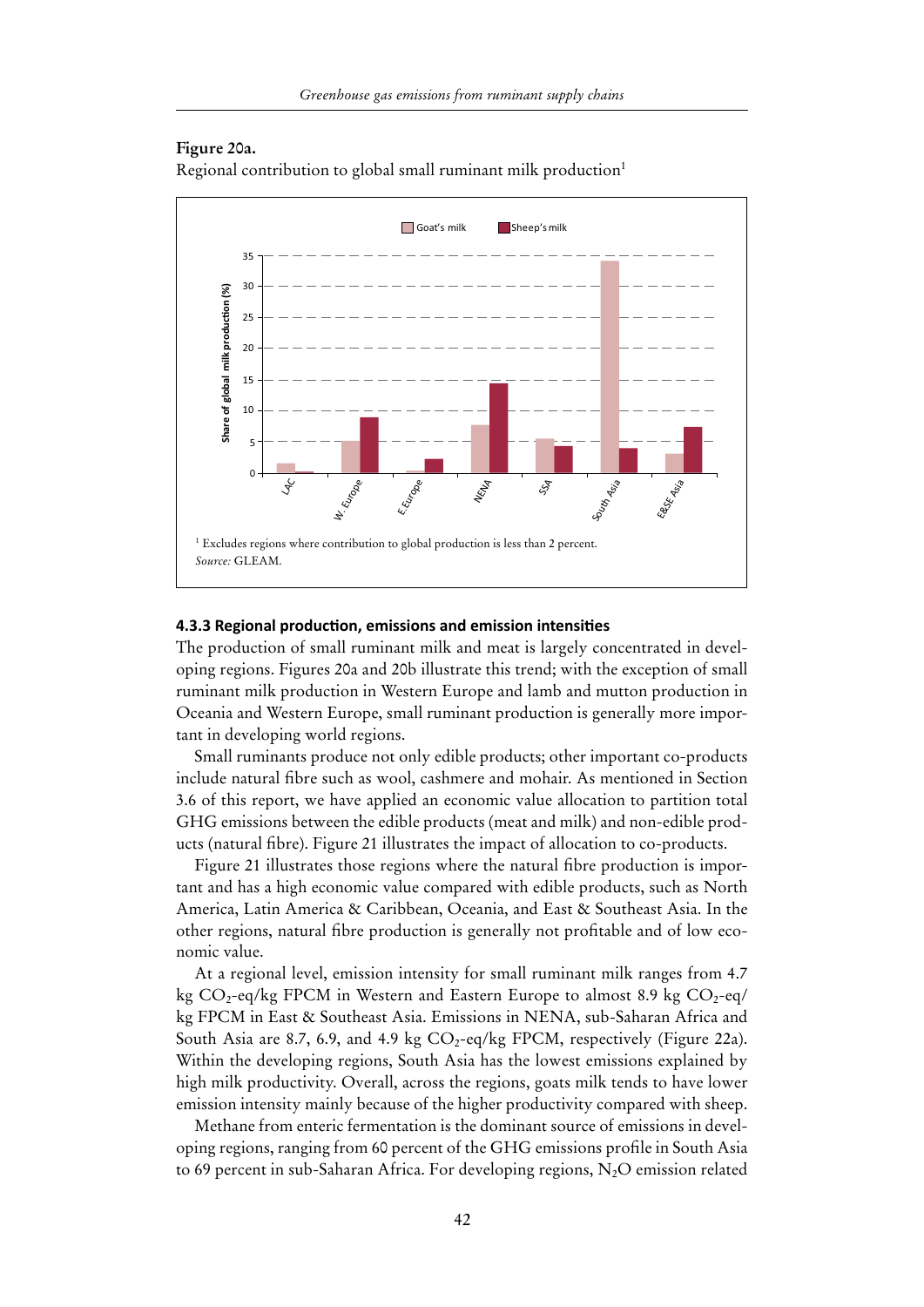# **Figure 20b.**

Regional contribution to global small ruminant meat production1



# **Figure 21.**

Emissions per kg meat and milk protein, comparing allocation of emissions to different outputs

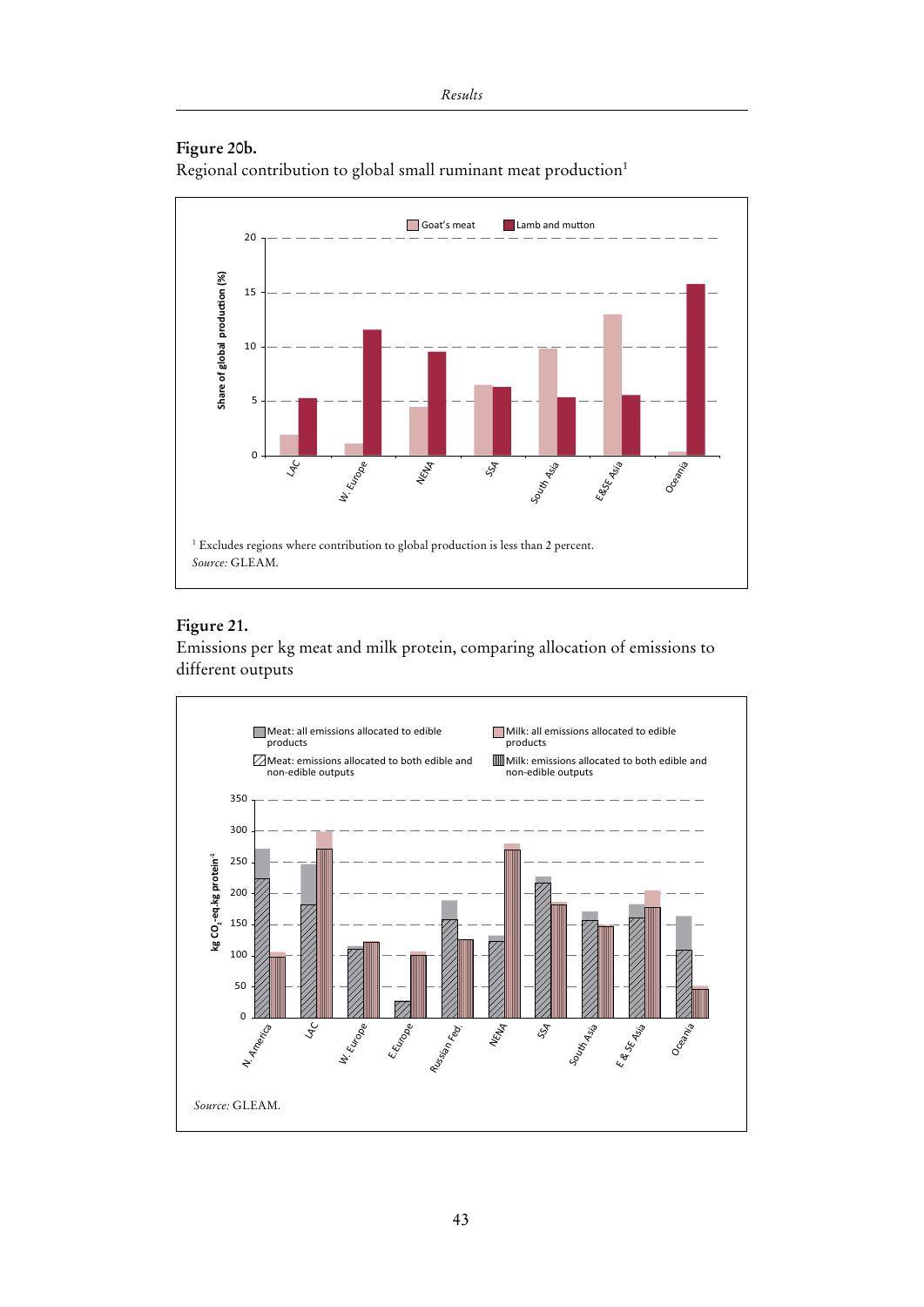

### **Figure 22a.**

Regional variation in GHG emission intensities for small ruminant milk<sup>1</sup>

**Figure 22b.** Regional variation in GHG emission intensities for small ruminant meat<sup>1</sup>

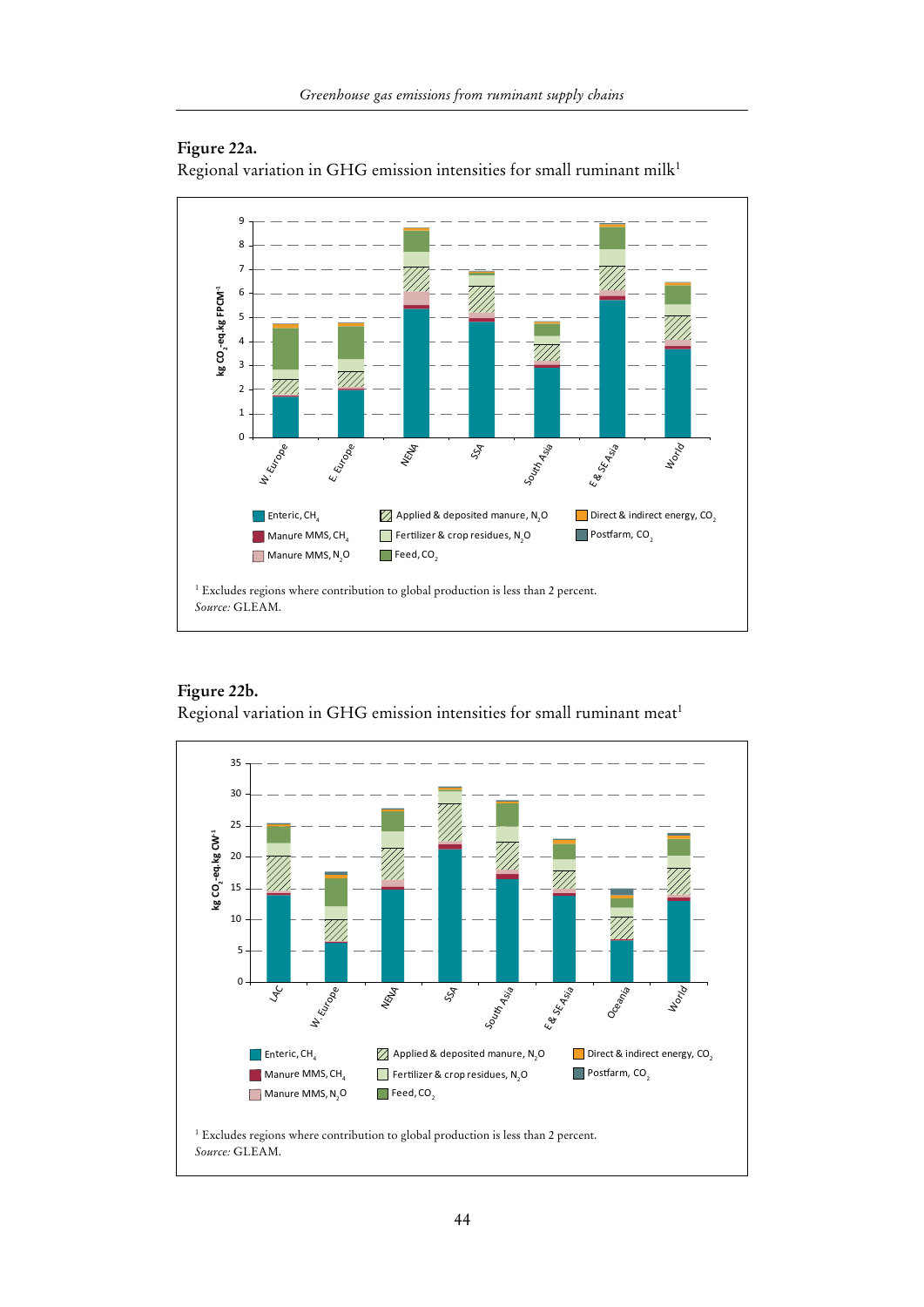to feed production is a significant source of emissions as a result of the deposition of manure during grazing (see Section 5.3 in Chapter 5). While CH<sub>4</sub> emissions from manure are negligible in most regions because manure is mainly managed in dry systems, in South Asia and East & Southeast Asia,  $CH_4$  emissions from manure are slightly higher as a result of the higher temperatures in warmer climatic zones.

In most regions,  $N_2O$  from manure management is also negligible because a large proportion of the manure produced is deposited on pasture and these emissions are captured in feed production (in this analysis, manure deposited on pasture is considered as a fertilizer). However, NENA, sub-Saharan Africa, South Asia and East & Southeast Asia have relatively high  $N_2O$  emissions from manure because manure is not only deposited on pasture but also managed in other MMS such as drylot or solid systems which tend to have higher rates of conversion of N excreted to  $N<sub>2</sub>O$ emissions.

Emissions of meat from small ruminants range from as low as  $15 \text{ kg CO}_2$ -eq/kg CW in Oceania to 31 kg  $CO_2$ -eq/kg CW in sub-Saharan Africa. Very little variation exists within the developing regions; emissions for East & Southeast Asia, Latin America, NENA and South Asia are 23.0, 25.5, 27.9 and 29 kg  $CO<sub>2</sub>$ -eq/kg CW, respectively (Figure 22b). Contributions of different sources to emission intensity, differences among regions and the underlying reasons are very much the same as described above for milk.

Post farmgate emissions per kg carcass weight in Oceania are significant because of the importance of mutton and lamb exports from Australia and New Zealand. The two countries supply a major portion of global lamb and mutton exports, equivalent to 50 percent and 67 percent of their total production in 2005, respectively.

### **4.4 Summary of results**

#### **4.4.1 Comparison between ruminant species**

Despite the similarities in emission profiles, there are differences among cattle, buffalo and small ruminant species. The carbon footprint for milk from small ruminants is more than double that of milk from dairy cattle and buffalo: 6.5 kg  $CO_2$ -eq/kg FPCM vs. 2.8 and 3.4 kg CO<sub>2</sub>-eq/kg FPCM, respectively (Figure 23a). With regard to meat from ruminants, small ruminant meat has a smaller carbon footprint compared with that of beef; 23.8 kg  $CO_2$ -eq/kg CW vs. 46.2 and 53.4 kg  $CO_2$ -eq/kg CW for beef and buffalo meat, respectively (Figure 23b).

Among the edible commodities produced by ruminant systems, milk generally has the lowest emission intensity compared to meat suggesting that dairy systems are more efficient than pure meat systems. This is because dairy herds produce both milk and meat while beef systems are maintained mainly for calf production.

The difference in emission intensity among ruminant species can be attributed to a number of factors such as:

- Higher milk yields from dairy cattle and buffalo as opposed to small ruminants;
- Greater fecundity, and faster reproductive cycles and growth rates in small ruminants;
- Larger supporting breeding herds are required to sustain the production of beef; non-productive animals produce  $CH_4$  and urinary-N without contributing to milk and meat production; and
- Whether LUC is associated with the production process.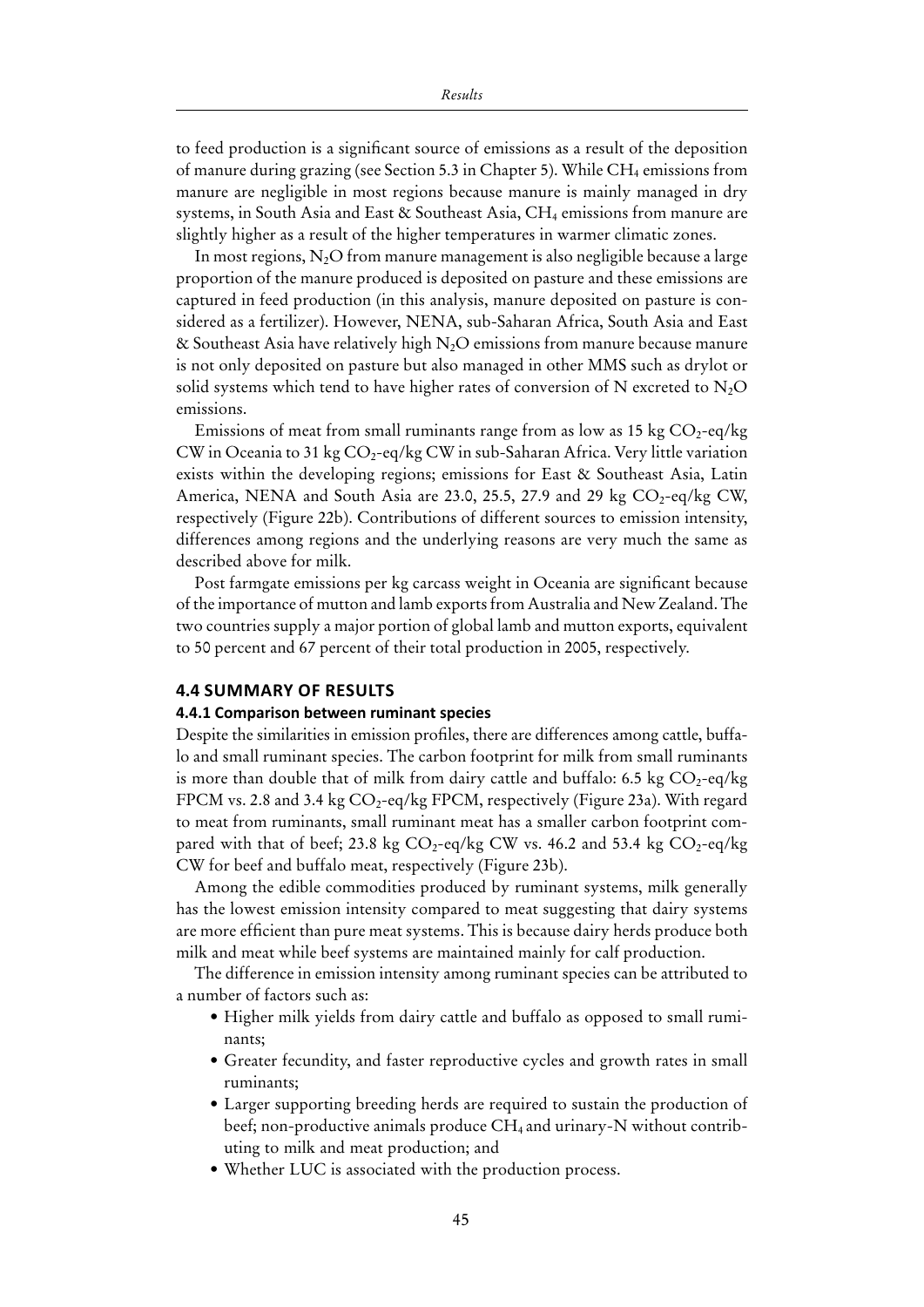# **Figure 23a.**

Average emission intensity for milk from cattle, buffalo and small ruminants



# **Figure 23b.**

Average emission intensity for meat from cattle, buffalo and small ruminants

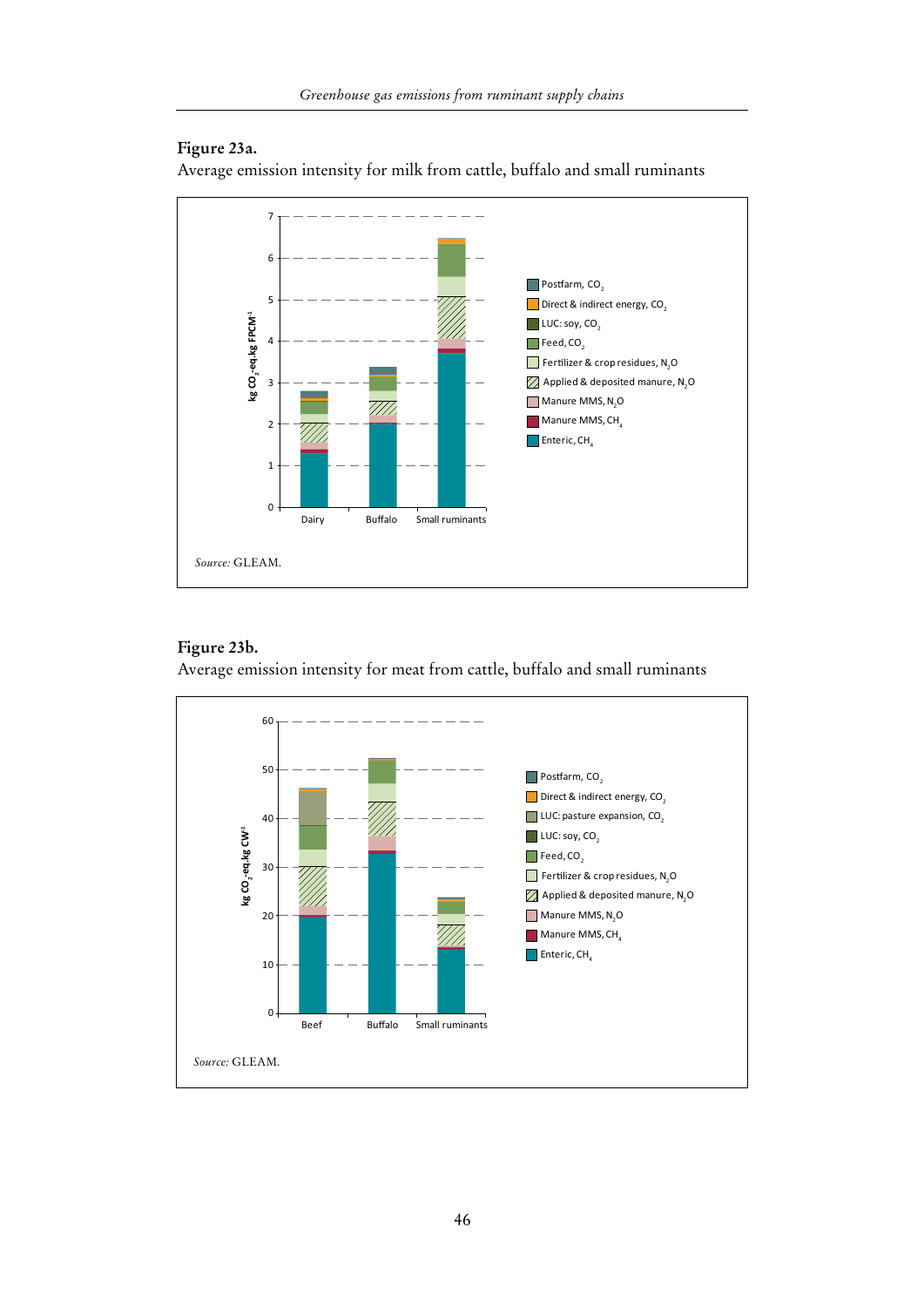This assessment also found a wide diversity in emission intensity at regional and production system level. These variations are largely driven by differences in production goals (specialized versus non-specialized production) and management practices, including animal husbandry methods, animal health and genetics which influence levels of productivity.

### **4.4.2 Emission intensity gap within systems, climatic zones and regions**

The comparison of emission intensity for ruminant commodities produced within the same region and comparable production conditions (production systems and agro-ecological zones) shows the existence of a considerable emission intensity gap. Average emission intesities within each region for each combination of production system and climatic zone as well as the lowest and highest emission intesity of pixels accounting for 10 percent of the production in the same system-region-AEZ were assessed. Figure 24 is a schematic representation of the analytical approach used to assess the emission intensity gap within regions, production systems and climatic zones.

Tables 7-9 provide an illustration of this variation in emission intensity for cattle (dairy and beef), buffalo milk and small ruminants (milk and meat). The emission intensity gap is particularly substantial in dairy and beef production. For example, in mixed temperate dairy systems in sub-Saharan Africa, the average emission intesity is 7.6 kg  $CO_2$ -eq/kg FPCM, compared to 1.6 and 13.3 kg  $CO_2$ -eq/kg FPCM in lowest and higher 10 percent, respectively (Table 7).

Within the dairy mixed and grassland-based systems in sub-Saharan Africa, Latin America and the Caribbean, and East and Southeast Asia, the emission intensity of the lowest 10 percent is comparable to other regions with similar production conditions. This is explained by the dominance of high productive countries within these systems and climatic zones. For example, in sub-Saharan Africa, within the dairy mixed and grassland-arid zones, South Africa alone accounts for almost 25 percent

### **Figure 24.**

Schematic representation of emission intensity gap, for a given commodity, within a region, climate zone and farming system

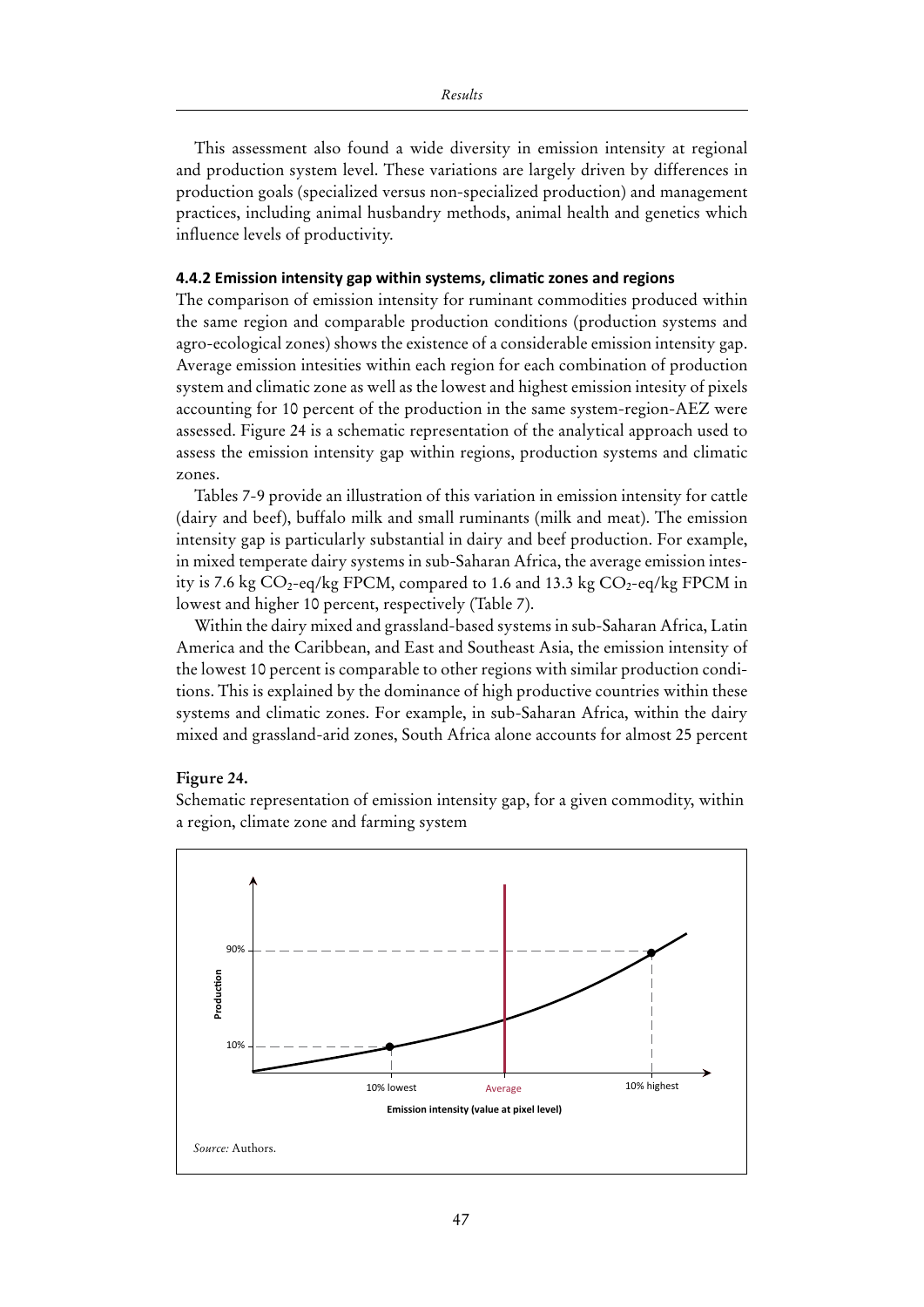|                 |               | <b>Arid</b> |                |               | <b>Temperate</b> |                |               | <b>Humid</b>    |                |  |
|-----------------|---------------|-------------|----------------|---------------|------------------|----------------|---------------|-----------------|----------------|--|
|                 | 10%<br>lowest | Average     | 10%<br>highest | 10%<br>lowest | Average          | 10%<br>highest | 10%<br>lowest | Average         | 10%<br>highest |  |
| Mixed dairy     |               |             |                |               |                  |                |               |                 |                |  |
| N. America      | 1.7           | 1.9         | 2.0            | 1.3           | 1.5              | 1.7            | 1.5           | 1.7             | 1.9            |  |
| Russian Fed     | 1.7           | 1.8         | 1.9            | 1.8           | 1.9              | 2.0            | 1.7           | 1.8             | 2.0            |  |
| W. Europe       | 1.5           | 1.6         | 1.8            | 1.5           | 1.6              | 1.7            | 1.5           | 1.7             | 1.8            |  |
| E. Europe       | 1.8           | 1.8         | 2.0            | 1.4           | 1.6              | 1.8            | 1.8           | 1.9             | 1.9            |  |
| <b>NENA</b>     | 1.9           | 4.3         | 9.7            | 2.6           | 3.7              | 5.3            | 2.3           | 3.5             | 9.4            |  |
| E & SE Asia     | 2.1           | 2.7         | 3.7            | 1.4           | 2.3              | 2.9            | 1.5           | 2.6             | 3.4            |  |
| Oceania         | 1.7           | 1.8         | 1.9            | 1.0           | 1.0              | 1.8            | $\rm NA$      | $\rm NA$        | NA             |  |
| South Asia      | 4.0           | 5.2         | 6.8            | 3.4           | 4.5              | 6.5            | 4.1           | 6.8             | $8.0\,$        |  |
| <b>LAC</b>      | 1.4           | 3.1         | 4.9            | 1.4           | 3.0              | 5.0            | 1.7           | 4.0             | 5.4            |  |
| <b>SSA</b>      |               |             |                |               |                  |                |               |                 |                |  |
| Grassland dairy | 1.7           | 10.0        | 17.2           | 1.7           | 7.6              | 13.3           | 5.5           | 9.7             | 17.3           |  |
| N. America      | 1.7           |             |                |               |                  | 1.8            |               | 1.9             | 2.0            |  |
| Russian Fed     |               | 1.9         | 1.9            | 1.3           | 1.7              |                | 1.7           |                 |                |  |
|                 | 1.7           | 1.8         | 1.8            | 1.8<br>1.5    | 1.9              | 2.0            | NA            | $\rm NA$<br>1.7 | NA             |  |
| W. Europe       | 1.5           | 1.6         | 1.8            |               | 1.7              | 1.8            | 1.7           |                 | 1.9            |  |
| E. Europe       | 1.7           | 1.9<br>5.9  | 2.0            | 1.5           | 1.6              | 1.7            | $\rm NA$      | $\rm NA$        | $\rm NA$       |  |
| <b>NENA</b>     | 1.4           |             | 10.6           | 2.7           | 3.2              | 4.1            | 10.0          | 10.1            | 10.2           |  |
| E & SE Asia     | 1.6           | 1.8         | 2.0            | 1.6           | 2.5              | 7.3            | 2.4           | 7.7             | 10.1           |  |
| Oceania         | 1.7           | 1.8         | 1.9            | 1.5           | 1.5              | 1.5            | 1.5           | 1.6             | 1.8            |  |
| South Asia      | 2.9           | 3.8         | 5.2            | 2.7           | 4.1              | 5.5            | 3.8           | 4.1             | 4.2            |  |
| <b>LAC</b>      | 1.7           | 3.1         | 6.0            | 1.8           | 3.6              | 5.5            | 2.2           | 4.8             | 6.3            |  |
| <b>SSA</b>      | 1.8           | 9.6         | 16.6           | 1.7           | 3.1              | 5.6            | 6.3           | 10.8            | 18.9           |  |
| Mixed beef      |               |             |                |               |                  |                |               |                 |                |  |
| N. America      | 28.4          | 32.0        | 36.1           | 26.0          | 28.5             | 30.3           | 26.9          | 28.6            | 30.5           |  |
| W. Europe       | 13.6          | 19.9        | 23.0           | 12.9          | 17.3             | 21.9           | 20.2          | 24.1            | 25.7           |  |
| E. Europe       | 11.1          | 12.0        | 12.7           | 12.3          | 13.9             | 16.3           | 11.2          | 11.9            | 12.6           |  |
| ${\bf NENA}$    | 17.5          | 28.4        | 35.7           | 16.7          | 20.4             | 25.5           | 18.1          | 24.4            | 34.0           |  |
| E & SE Asia     | 36.9          | 46.9        | 61.3           | 33.1          | 43.0             | 54.0           | 40.1          | 54.5            | 81.0           |  |
| Oceania         | 29.1          | 31.1        | 33.8           | 11.7          | 20.5             | 31.6           | 11.0          | 18.9            | 31.9           |  |
| South Asia      | 25.3          | 73.0        | 110.5          | 20.4          | 46.8             | 77.6           | 58.8          | 103.0           | 168.1          |  |
| LAC             | 36.5          | 42.9        | 48.5           | 37.4          | 46.6             | 59.0           | 38.2          | 46.8            | 53.9           |  |
| SSA             | 44.2          | 75.0        | 106.6          | 27.4          | 56.0             | 73.0           | 32.9          | 59.7            | 95.3           |  |
| Grassland beef  |               |             |                |               |                  |                |               |                 |                |  |
| N. America      | 24.2          | 31.2        | 36.6           | 27.4          | 29.9             | 32.9           | 27.7          | 28.7            | 30.1           |  |
| W. Europe       | 14.1          | 20.4        | 23.0           | 18.7          | 21.7             | 24.7           | 23.9          | 23.9            | 25.6           |  |
| E. Europe       | 11.6          | 12.4        | 13.2           | 12.0          | 12.9             | 14.6           | NA            | $\rm NA$        | NA             |  |
| <b>NENA</b>     | 19.5          | 36.6        | 38.5           | 15.9          | 18.6             | 21.5           | 35.0          | 35.3            | 35.6           |  |
| E & SE Asia     | 47.3          | 55.0        | 66.7           | 26.4          | 47.5             | 57.5           | 53.3          | 62.4            | 70.1           |  |
| Oceania         | 28.9          | 30.5        | 33.2           | 10.3          | 17.4             | 29.4           | 11.2          | 25.2            | 31.9           |  |
| South Asia      | 22.6          | 31.6        | 33.6           | 21.3          | 26.9             | 26.5           | 71.4          | 76.9            | 80.6           |  |
| $_{\rm LAC}$    | 42.8          | 48.9        | 57.2           | 40.8          | 52.4             | 72.7           | 43.8          | 53.9            | 64.9           |  |
| SSA             | 41.1          | 76.9        | 102.6          | 38.3          | 43.2             | 58.8           | 49.9          | 93.4            | 118.8          |  |

# Table 7. Variation of cattle emission intensities within regions, systems and agro-ecological zone<sup>1</sup>

<sup>1</sup> Regions representing less than 2% of global production within systems are not included.

*Note:* The 'average' is calculated at regional-climatic zone level. "10% lowest" is the upper bound of lowest emission intensities up to 10% of production.

"10% highest" is the lower bound of highest emission intensities down to 90% of production.

NA: Not Applicable. Some regions may not have data for a combination of system and AEZ or production is insignificant within the system and AEZ. *Source:* GLEAM.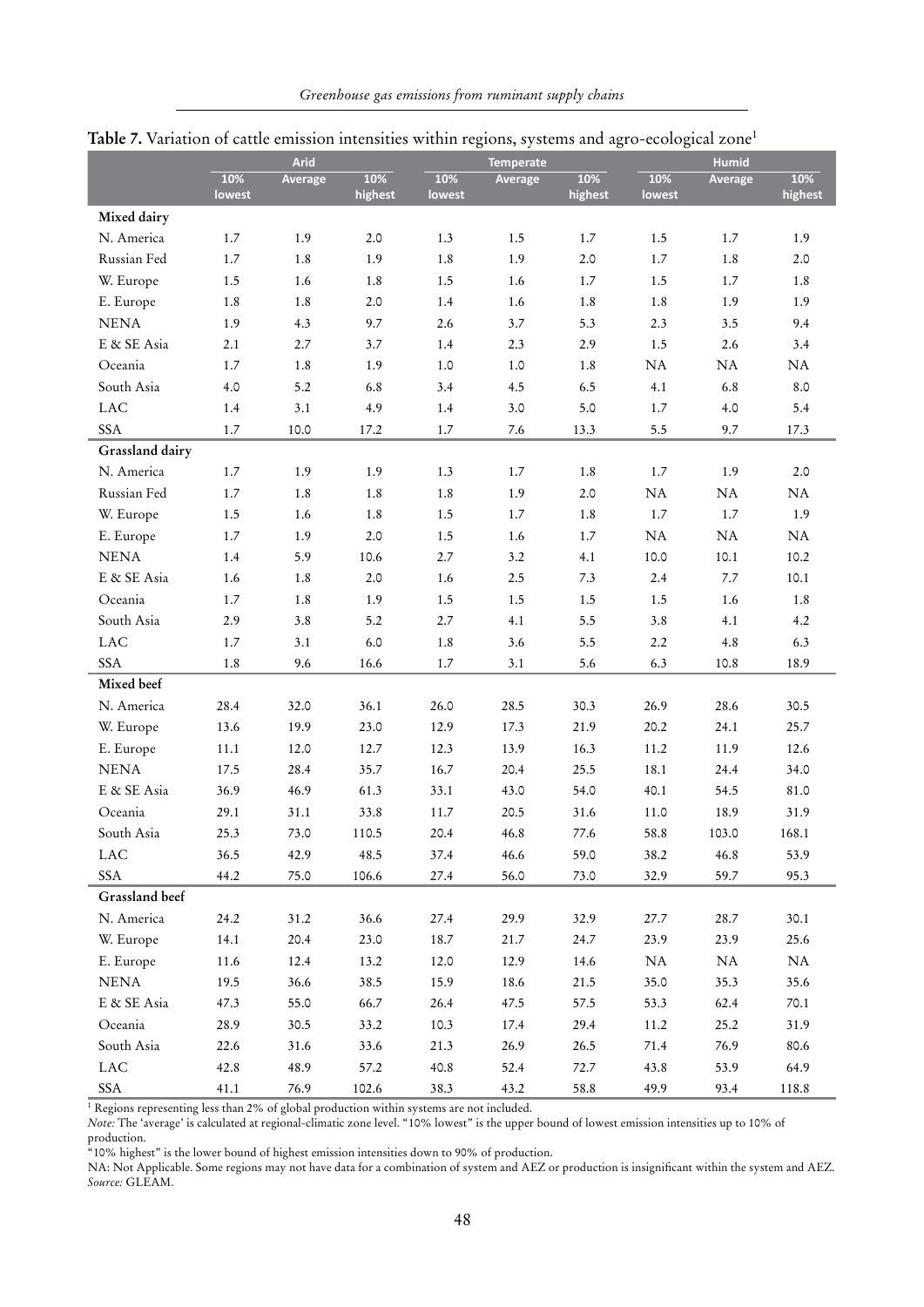|                 | <b>Arid</b>   |         |                |               | <b>Temperate</b> |                |               | <b>Humid</b> |                |  |
|-----------------|---------------|---------|----------------|---------------|------------------|----------------|---------------|--------------|----------------|--|
|                 | 10%<br>lowest | Average | 10%<br>highest | 10%<br>lowest | Average          | 10%<br>highest | 10%<br>lowest | Average      | 10%<br>highest |  |
| Mixed dairy     |               |         |                |               |                  |                |               |              |                |  |
| <b>NENA</b>     | 2.8           | 3.4     | 4.8            | 2.8           | 3.6              | 4.3            | 3.3           | 3.3          | 4.0            |  |
| E & SE Asia     | 2.6           | 4.0     | 5.8            | 3.7           | 5.2              | 6.6            | 4.2           | 5.2          | 6.2            |  |
| South Asia      | 2.7           | 3.3     | 4.1            | 2.4           | 3.0              | 4.2            | 2.6           | 3.5          | 4.5            |  |
| Grassland dairy |               |         |                |               |                  |                |               |              |                |  |
| <b>NENA</b>     | 2.7           | 4.3     | 5.0            | 3.5           | 3.6              | 3.8            | <b>NA</b>     | <b>NA</b>    | <b>NA</b>      |  |
| E & SE Asia     | 2.6           | 2.7     | 2.8            | 2.5           | 3.0              | 4.0            | 3.0           | 3.3          | 3.5            |  |
| South Asia      | 2.7           | 3.0     | 3.3            | 2.4           | 2.7              | 2.9            | 2.5           | 2.7          | 2.8            |  |

|  |  |  |  | Table 8. Variation of buffalo milk emission intensities within regions, systems and agro-ecological zone' |  |
|--|--|--|--|-----------------------------------------------------------------------------------------------------------|--|
|  |  |  |  |                                                                                                           |  |

<sup>1</sup> Regions representing less than 2% of global production within systems are not included.

*Note:* The 'average' is calculated at regional-climatic zone level. "10% lowest" is the upper bound of lowest emission intensities up to 10% of

production. "10% highest" is the lower bound of highest emission intensities down to 90% of production.

NA: Not Applicable. Some regions may not have data for a combination of system and AEZ or production is insignificant within the system and AEZ. *Source:* GLEAM.

> of production in this regional-system-climatic zone with emission intensity ranging between 1.4 and 1.8 kg  $CO_2$ -eq/kg FPCM. Similarly, in mixed and grassland-based systems in temperate zones, South Africa contributes 20 and 70 percent of the regional production, respectively, with emission intensity ranging between 1.5 and 1.9 kg  $CO_2$ -eq/kg FPCM.

> In Latin America and the Caribbean, milk production in Mexico in both grassland and mixed arid and temperate areas represents 30 percent of the production within these regional climatic zones and emission intensity ranges between 1.4 and 1.9 kg  $CO_2$ -eq/kg FPCM.

> High milk productivity systems in countries such as Israel and Saudi Arabia within the arid zones result in low emission intensity (range between 1.2-1.5 kg)  $CO_2$ -eq/kg FPCM for Israel and 1.1-2.0 kg  $CO_2$ -eq/kg FPCM for Saudi Arabia). About 23 percent of production within the mixed temperate dairy system in East and Southeast Asia occurs in Japan with a range of emission intensity 1.2 to 1.4 kg  $CO_2$ -eq/kg FPCM.

> This variation highlights the heterogeneity within each production system and emphasizes the opportunities for reducing emission intensity particularly in low productive regions by bridging the gap in emission intensities between efficient producers and producers with a potential for improvement. This mitigation potential doesn't require changes in farming systems and can be based on already existing technologies and practices. It is estimated to 30% of the sector's total emissions and further explored in the overview report published in parallel to the current one (FAO, 2013a). This situation is completed by case study analysis to explore regional dimensions of mitigation in the sector.